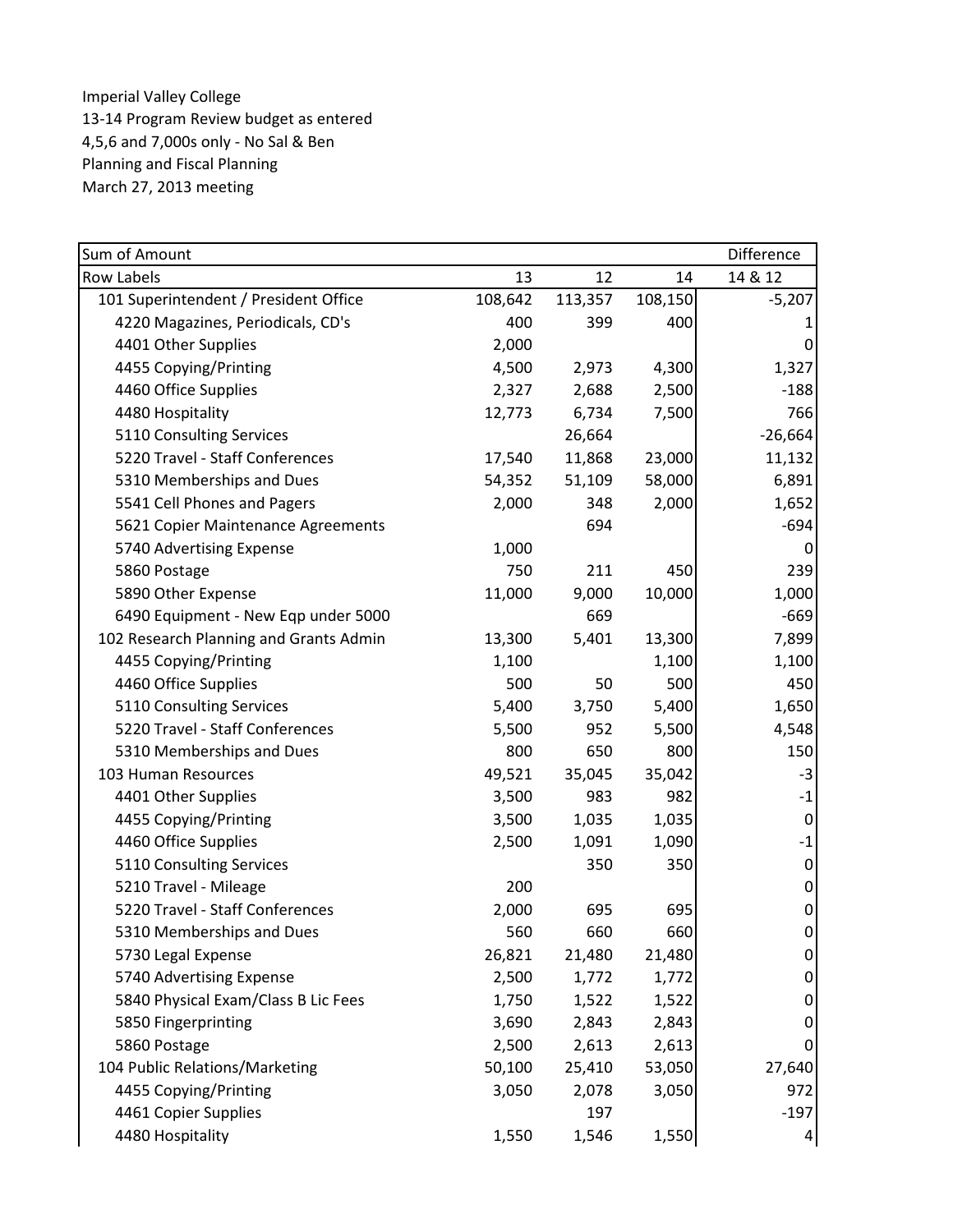| Sum of Amount                          |        |        |        | Difference      |
|----------------------------------------|--------|--------|--------|-----------------|
| <b>Row Labels</b>                      | 13     | 12     | 14     | 14 & 12         |
| 5110 Consulting Services               | 36,050 | 13,000 | 39,000 | 26,000          |
| 5210 Travel - Mileage                  |        | 512    |        | $-512$          |
| 5220 Travel - Staff Conferences        |        | 2,485  |        | $-2,485$        |
| 5630 Facility/Equipment Rental Expense | 1,800  | 800    | 1,800  | 1,000           |
| 5740 Advertising Expense               | 7,650  | 4,793  | 7,650  | 2,857           |
| 107 CSEA                               | 3,500  | 2,822  |        | $-2,822$        |
| 5220 Travel - Staff Conferences        | 3,500  | 2,822  |        | $-2,822$        |
| 111 Superintendent / President Search  |        | 1,496  |        | $-1,496$        |
| 4401 Other Supplies                    |        | 345    |        | $-345$          |
| 4480 Hospitality                       |        | 112    |        | $-112$          |
| 5220 Travel - Staff Conferences        |        | 728    |        | $-728$          |
| 5850 Fingerprinting                    |        | 312    |        | $-312$          |
| 112 Stakeholders & Visioning Process   |        |        | 5,500  | 5,500           |
| 4455 Copying/Printing                  |        |        | 2,000  | 2,000           |
| 4480 Hospitality                       |        |        | 500    | 500             |
| 5740 Advertising Expense               |        |        | 3,000  | 3,000           |
| <b>114 CTA</b>                         |        | 98     |        | $-98$           |
| 4455 Copying/Printing                  |        | 98     |        | $-98$           |
| 151 Board of Trustees Office           | 69,021 | 72,116 | 26,850 | $-45,266$       |
| 4401 Other Supplies                    |        | 5,322  |        | $-5,322$        |
| 4480 Hospitality                       | 150    | 137    | 150    | 13              |
| 5110 Consulting Services               | 2,000  | 49,449 | 2,000  | $-47,449$       |
| 5210 Travel - Mileage                  | 1,800  | 2,352  | 3,000  | 648             |
| 5221 Board District #1 Travel          | 1,188  | 815    | 2,000  | 1,185           |
| 5222 Board District #2 Travel          | 1,188  | 1,250  | 2,000  | 750             |
| 5223 Board District #3 Travel          | 3,325  | 3,364  | 5,000  | 1,636           |
| 5224 Board District #4 Travel          | 1,188  | 1,250  | 2,000  | 750             |
| 5225 Board District #5 Travel          | 1,188  | 1,059  | 2,000  | 941             |
| 5226 Board District #6 Travel          | 1,188  | 1,249  | 2,000  | 751             |
| 5227 Board District #7 Travel          | 1,188  | 1,250  | 2,000  | 750             |
| 5310 Memberships and Dues              | 4,618  | 4,618  | 4,700  | 82              |
| 5890 Other Expense                     | 50,000 |        |        | 0               |
| 201 Vice Pres Academic Services Office | 62,654 | 71,980 | 60,978 | $-11,002$       |
| 4455 Copying/Printing                  | 2,754  | 3,620  | 4,378  | 758             |
| 4460 Office Supplies                   | 1,200  | 480    | 1,500  | 1,020           |
| 4480 Hospitality                       | 300    | 54     | 300    | 246             |
| 5220 Travel - Staff Conferences        | 5,000  | 3,232  | 8,000  | 4,769           |
| 5310 Memberships and Dues              | 300    | 300    | 300    | $\vert 0 \vert$ |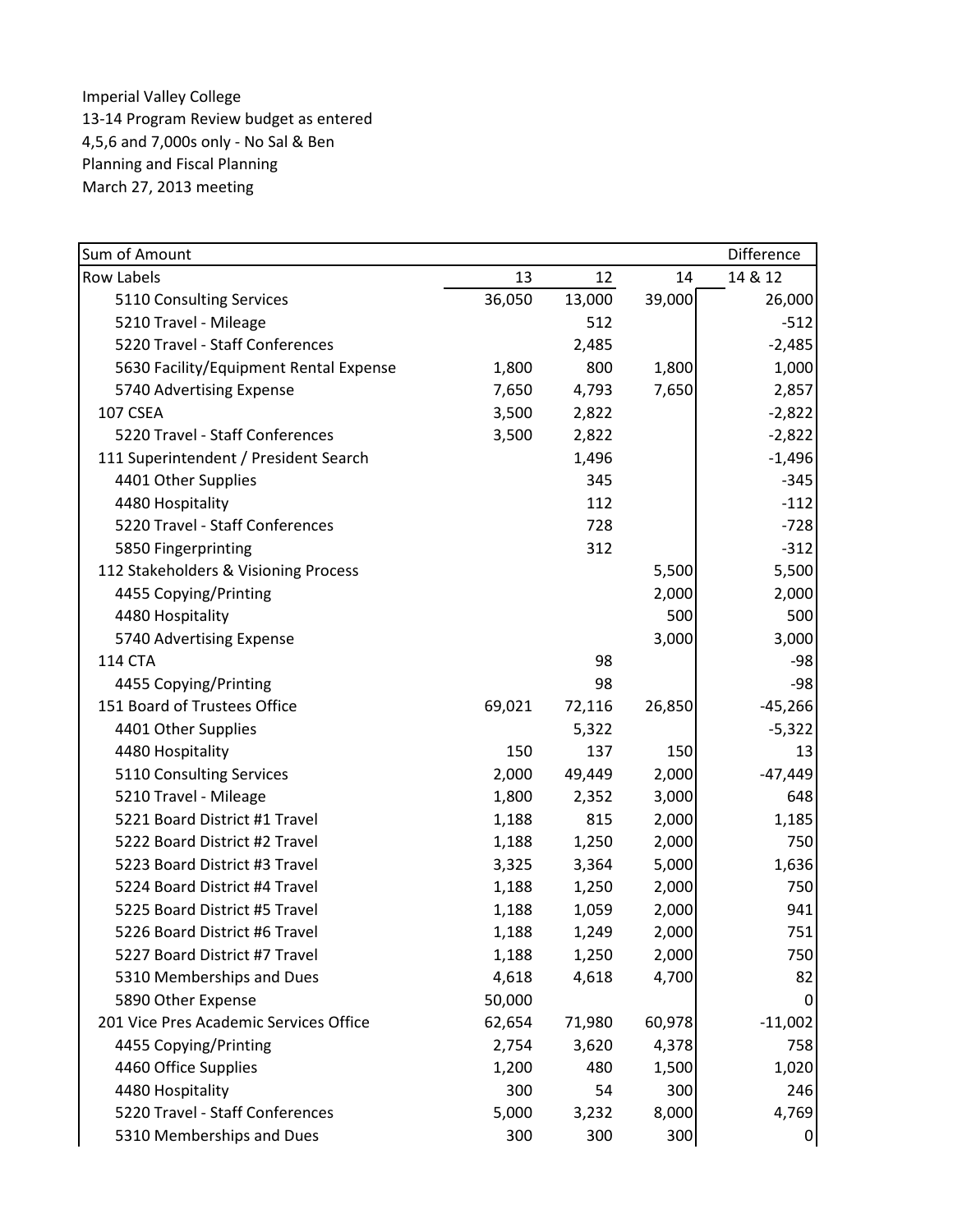| Sum of Amount                            |        |        |        | Difference |
|------------------------------------------|--------|--------|--------|------------|
| <b>Row Labels</b>                        | 13     | 12     | 14     | 14 & 12    |
| 5640 Equipment Repairs                   |        | 179    |        | $-179$     |
| 5860 Postage                             | 100    | 115    | 300    | 185        |
| 5890 Other Expense                       | 51,000 | 64,000 | 46,200 | $-17,800$  |
| 6490 Equipment - New Eqp under 5000      | 2,000  |        |        |            |
| 202 Academic Senate                      | 9,020  | 9,382  |        | $-9,382$   |
| 4455 Copying/Printing                    | 300    | 79     |        | $-79$      |
| 4460 Office Supplies                     | 150    |        |        | 0          |
| 4480 Hospitality                         | 371    | 371    |        | $-371$     |
| 5220 Travel - Staff Conferences          | 5,914  | 6,657  |        | $-6,657$   |
| 5310 Memberships and Dues                | 2,275  | 2,275  |        | $-2,275$   |
| 5860 Postage                             | 10     |        |        | 0          |
| 205 SLO Deparment                        | 3,320  | 1,246  | 3,300  | 2,054      |
| 4401 Other Supplies                      | 200    |        |        | 0          |
| 4455 Copying/Printing                    | 500    | 22     | 500    | 478        |
| 4460 Office Supplies                     | 300    |        | 300    | 300        |
| 4480 Hospitality                         | 1,100  | 400    | 1,000  | 600        |
| 5220 Travel - Staff Conferences          | 1,220  | 824    | 1,500  | 676        |
| 211 Arts and Letters                     | 29,469 | 21,967 | 35,873 | 13,906     |
| 4320 Instructional Supplies and Material | 2,513  | 692    | 8,977  | 8,285      |
| 4340 Media Materials                     | 235    |        |        | 0          |
| 4401 Other Supplies                      | 1,175  |        |        | 0          |
| 4455 Copying/Printing                    | 17,146 | 19,870 | 21,376 | 1,506      |
| 4460 Office Supplies                     | 1,795  | 357    | 350    | $-7$       |
| 4480 Hospitality                         | 200    |        | 200    | 200        |
| 5110 Consulting Services                 | 935    |        | 900    | 900        |
| 5210 Travel - Mileage                    |        | 146    | 200    | 54         |
| 5220 Travel - Staff Conferences          | 3,000  | 800    | 3,200  | 2,400      |
| 5310 Memberships and Dues                | 340    |        | 500    | 500        |
| 5632 Vehicle Rental Expense              | 180    |        |        | $\pmb{0}$  |
| 5640 Equipment Repairs                   | 160    |        |        | 0          |
| 5860 Postage                             | 190    | 102    | 170    | 68         |
| 6490 Equipment - New Eqp under 5000      | 1,600  |        |        | 0          |
| 221 Behavioral/Social Sci Division       | 10,906 | 10,224 | 6,567  | $-3,657$   |
| 4326 Art Fees                            |        | 106    |        | $-106$     |
| 4455 Copying/Printing                    | 5,353  | 5,805  | 1,200  | $-4,605$   |
| 4460 Office Supplies                     | 1,989  | 1,044  | 1,650  | 606        |
| 5220 Travel - Staff Conferences          | 2,850  | 2,873  | 3,000  | 127        |
| 5310 Memberships and Dues                | 200    | 200    | 200    | 0          |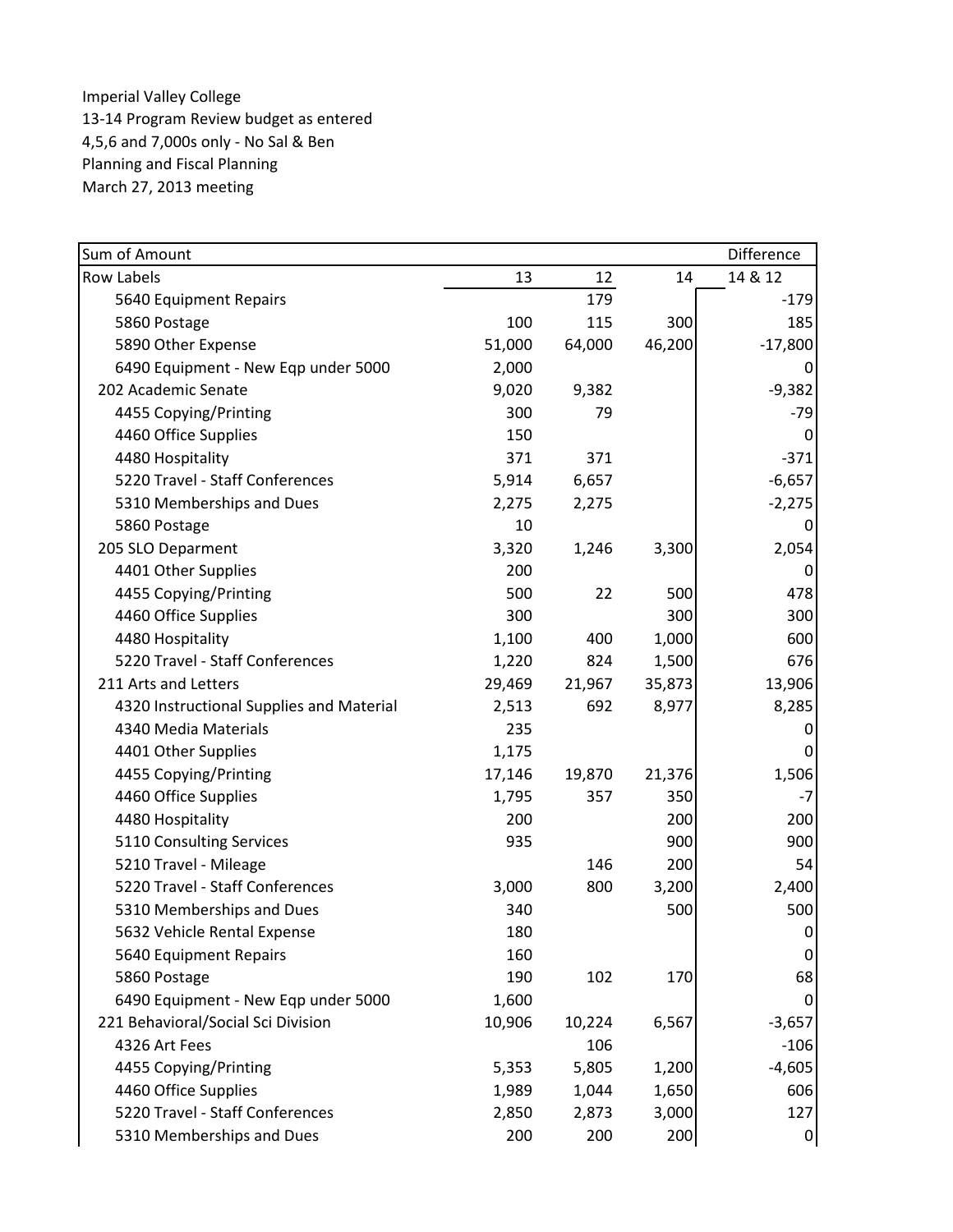| Sum of Amount                            |        |                |                  | Difference |
|------------------------------------------|--------|----------------|------------------|------------|
| <b>Row Labels</b>                        | 13     | 12             | 14               | 14 & 12    |
| 5632 Vehicle Rental Expense              | 190    | 179            | 200              | 21         |
| 5640 Equipment Repairs                   | 300    |                | 300              | 300        |
| 5860 Postage                             | 24     | 17             | 17               | 0          |
| 223 Humanities                           | 13,392 | 5,165          | 18,295           | 13,130     |
| 4320 Instructional Supplies and Material |        |                | 3,000            | 3,000      |
| 4340 Media Materials                     |        |                | 1,000            | 1,000      |
| 4450 Health Supplies                     |        |                | 2,500            | 2,500      |
| 4455 Copying/Printing                    | 6,945  | 3,219          | 6,945            | 3,726      |
| 4460 Office Supplies                     | 2,812  | 691            | 2,800            | 2,109      |
| 4461 Copier Supplies                     | 373    |                |                  | 0          |
| 4480 Hospitality                         | 1,300  |                |                  | 0          |
| 5190 Models                              | 30     |                |                  | $\pmb{0}$  |
| 5640 Equipment Repairs                   | 1,879  | 1,250          | 2,000            | 750        |
| 5860 Postage                             | 53     | 4              | 50               | 46         |
| 226 Foster Care                          |        | $\overline{7}$ |                  | $-7$       |
| 4455 Copying/Printing                    |        | 7              |                  | $-7$       |
| 227 Social Science                       | 3,763  | 3,686          | 8,600            | 4,914      |
| 4455 Copying/Printing                    | 2,478  | 3,624          | 8,300            | 4,676      |
| 4460 Office Supplies                     | 285    | 62             | 300              | 239        |
| 5211 Travel - Student Expenses, Stipends | 1,000  |                |                  | 0          |
| 228 Behavioral Science                   | 2,763  | 5,762          | 8,800            | 3,038      |
| 4455 Copying/Printing                    | 2,478  | 5,710          | 8,500            | 2,790      |
| 4460 Office Supplies                     | 285    | 51             | 300              | 249        |
| 229 Child Development                    | 1,099  | 938            | 1,345            | 407        |
| 4455 Copying/Printing                    | 919    | 938            | 967              | 29         |
| 4460 Office Supplies                     | 171    |                | 180              | 180        |
| 5540 Telephone and Data Lines            |        |                | 188              | 188        |
| 5860 Postage                             | 9      |                | 10               | 10         |
| 271 Science, Math, Engineering           | 73,477 |                | 59,504 6,218,632 | 6,159,128  |
| 4210 Books                               | 640    |                |                  | 0          |
| 4220 Magazines, Periodicals, CD's        | 75     |                | 600              | 600        |
| 4320 Instructional Supplies and Material |        |                | 2,600            | 2,600      |
| 4340 Media Materials                     | 700    | 155            |                  | $-155$     |
| 4401 Other Supplies                      | 2,315  | 732            | 1,200            | 469        |
| 4420 Maintenance Supplies                | 500    |                | 500              | 500        |
| 4455 Copying/Printing                    | 10,935 | 19,807         | 20,520           | 713        |
| 4460 Office Supplies                     | 5,308  | 3,114          | 4,300            | 1,186      |
| 4463 Repair Supplies                     | 1,016  | 9              | 5,000            | 4,991      |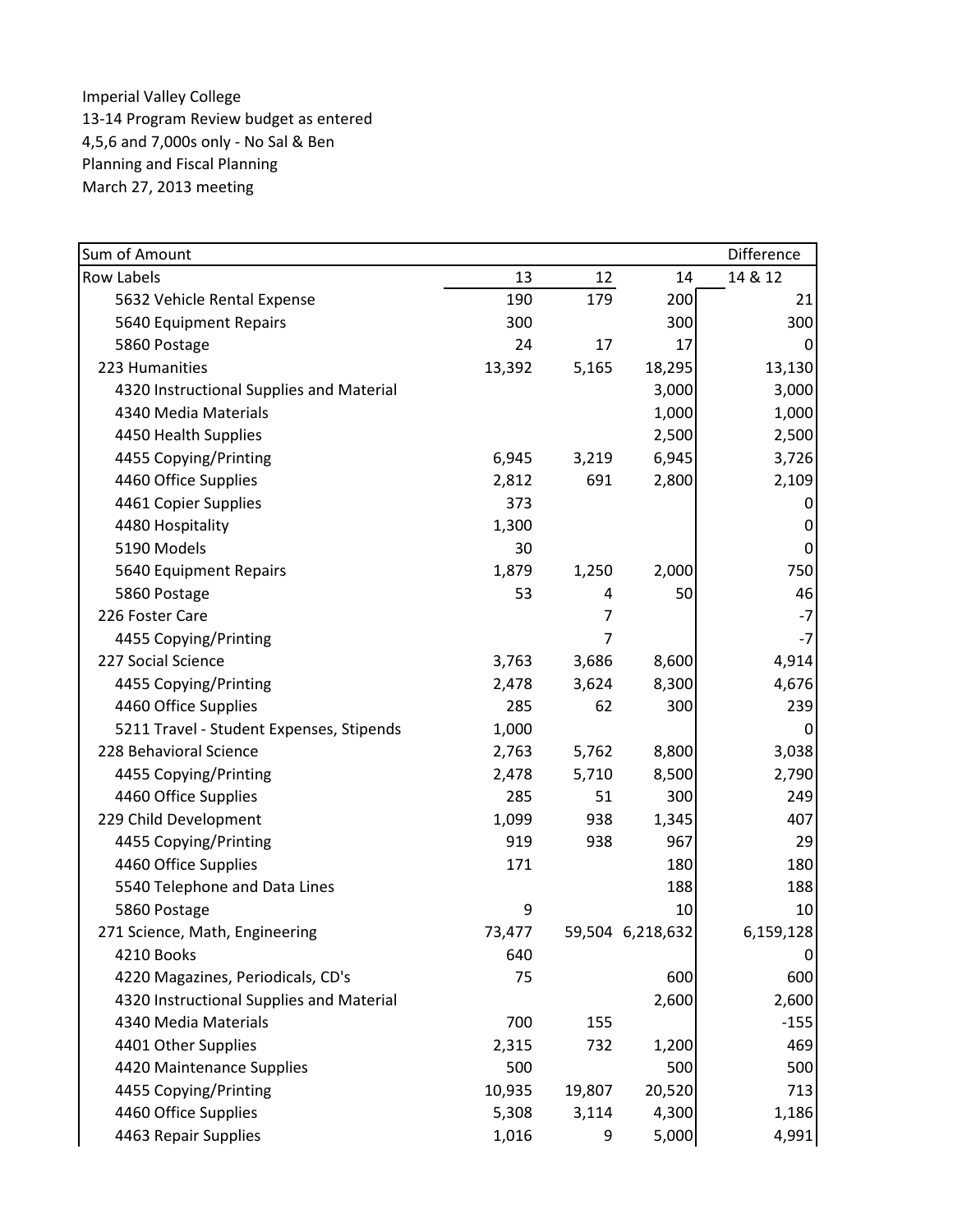| Sum of Amount                            |        |        |           | Difference |
|------------------------------------------|--------|--------|-----------|------------|
| <b>Row Labels</b>                        | 13     | 12     | 14        | 14 & 12    |
| 4480 Hospitality                         | 984    |        | 2,100     | 2,100      |
| 5210 Travel - Mileage                    | 1,387  | 1,187  | 1,400     | 213        |
| 5211 Travel - Student Expenses, Stipends | 936    | 356    | 1,010     | 654        |
| 5310 Memberships and Dues                | 200    | 200    | 200       | 0          |
| 5570 Disposal                            | 10,000 | 8,621  | 10,000    | 1,379      |
| 5620 Other Maintenance Agreements        | 33,000 | 24,870 | 27,000    | 2,130      |
| 5630 Facility/Equipment Rental Expense   | 447    | 441    | 447       | 6          |
| 5640 Equipment Repairs                   | 998    |        | 900       | 900        |
| 5840 Physical Exam/Class B Lic Fees      | 100    |        |           | 0          |
| 5860 Postage                             | 50     | 13     | 55        | 42         |
| 6490 Equipment - New Eqp under 5000      |        |        | 4,900     | 4,900      |
| 6502 Capital Software                    | 3,886  |        |           | 0          |
| 6590 Capital Equipment DEP Asset         |        |        | 6,135,900 | 6,135,900  |
| 301 Economic Devlmt and Career Tech Ed.  | 1,767  | 955    | 2,967     | 2,012      |
| 4455 Copying/Printing                    | 912    | 236    | 2,100     | 1,864      |
| 4460 Office Supplies                     | 206    | 299    | 200       | -99        |
| 5210 Travel - Mileage                    | 132    |        | 150       | 150        |
| 5220 Travel - Staff Conferences          | 149    |        | 150       | 150        |
| 5740 Advertising Expense                 | 8      |        |           | 0          |
| 5860 Postage                             | 360    | 420    | 367       | $-53$      |
| 306 Apprentice Program                   | 8,123  | 6,905  | 8,123     | 1,218      |
| 5890 Other Expense                       | 8,123  | 6,905  | 8,123     | 1,218      |
| 331 Industrial Technology Office         | 1,474  | 605    | 605       | 0          |
| 4455 Copying/Printing                    | 1,149  | 290    | 290       | 0          |
| 4460 Office Supplies                     | 280    | 266    | 265       | $-1$       |
| 5860 Postage                             | 45     | 49     | 50        | 1          |
| 333 Auto Body and Painting               | 1,510  | 748    |           | $-748$     |
| 4320 Instructional Supplies and Material | 756    |        |           | 0          |
| 4455 Copying/Printing                    | 17     | 11     |           | $-11$      |
| 5890 Other Expense                       | 737    | 737    |           | $-737$     |
| 334 Automotive Tech                      | 2,758  | 1,364  | 2,563     | 1,199      |
| 4220 Magazines, Periodicals, CD's        | 201    | 212    | 212       | 0          |
| 4320 Instructional Supplies and Material | 160    |        |           | 0          |
| 4401 Other Supplies                      | 100    |        |           | 0          |
| 4455 Copying/Printing                    | 1,000  | 296    | 1,496     | 1,200      |
| 4460 Office Supplies                     | 169    |        | 50        | 50         |
| 4465 Auto Repair Parts                   | 118    | 96     | 96        | 0          |
| 4480 Hospitality                         | 152    |        |           | 0          |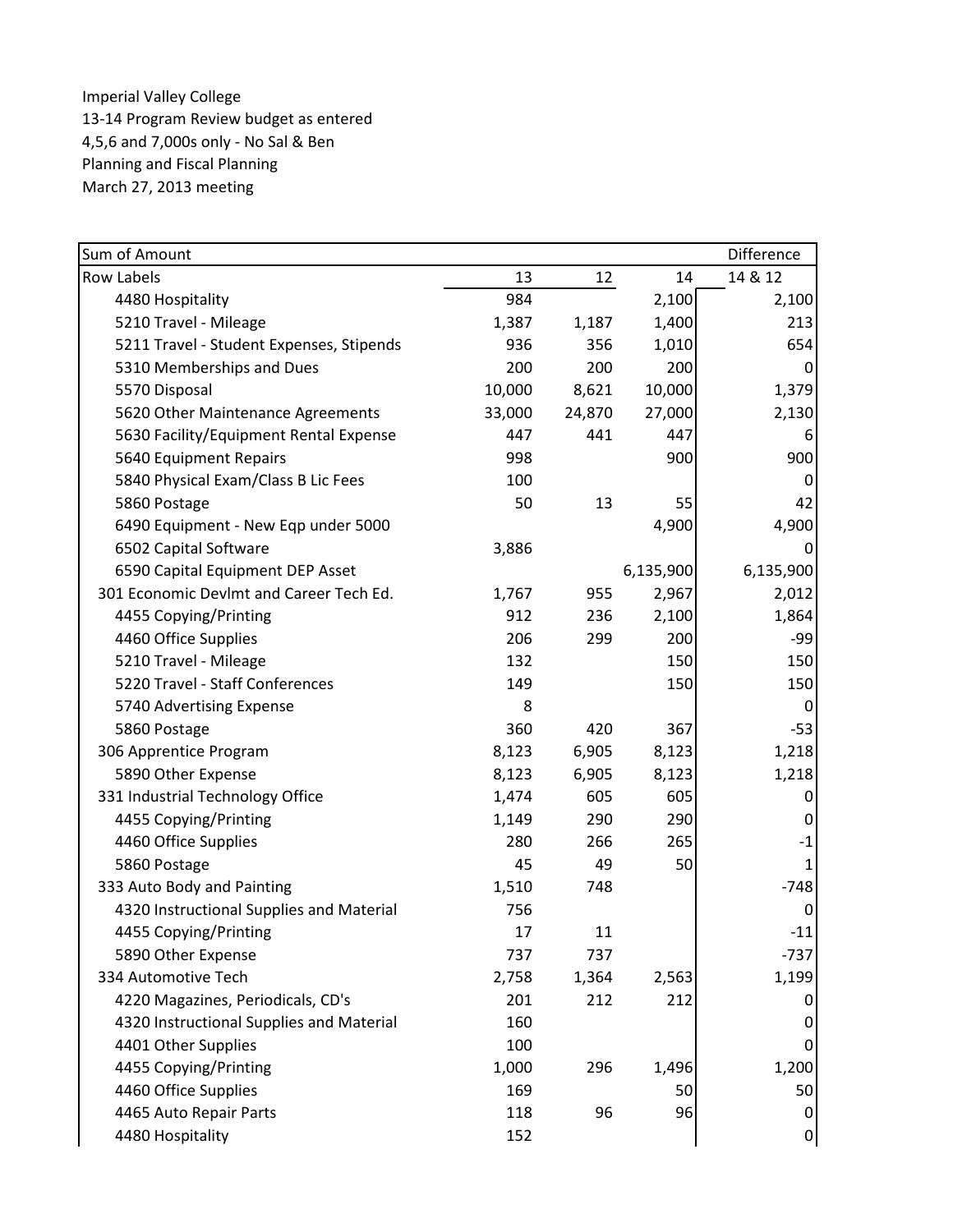| Sum of Amount                            |        |       |       | Difference |
|------------------------------------------|--------|-------|-------|------------|
| <b>Row Labels</b>                        | 13     | 12    | 14    | 14 & 12    |
| 5220 Travel - Staff Conferences          | 437    | 357   | 357   | 0          |
| 5310 Memberships and Dues                | 250    | 250   | 250   | 0          |
| 5640 Equipment Repairs                   | 171    | 152   | 102   | $-50$      |
| 336 Electronics                          | 73     | 32    | 131   | 99         |
| 4455 Copying/Printing                    | 14     | 32    | 131   | 99         |
| 4460 Office Supplies                     | 59     |       |       | 0          |
| 338 Water Treatment Technology           | 830    | 67    | 267   | 200        |
| 4220 Magazines, Periodicals, CD's        | 42     |       |       | 0          |
| 4320 Instructional Supplies and Material | 63     |       |       | 0          |
| 4455 Copying/Printing                    | 300    | 67    | 267   | 200        |
| 4480 Hospitality                         | 425    |       |       | 0          |
| 339 Welding Technology                   | 11,031 | 771   | 971   | 200        |
| 4320 Instructional Supplies and Material | 9,930  |       |       | 0          |
| 4401 Other Supplies                      | 100    |       |       | 0          |
| 4455 Copying/Printing                    | 95     | 102   | 302   | 200        |
| 4460 Office Supplies                     | 40     |       |       | 0          |
| 4480 Hospitality                         | 176    |       |       | 0          |
| 5310 Memberships and Dues                | 246    | 240   | 240   | 0          |
| 5640 Equipment Repairs                   | 444    | 429   | 429   | 0          |
| 340 HVAC                                 | 2,257  | 2,548 | 450   | $-2,098$   |
| 4210 Books                               | 255    |       |       | 0          |
| 4320 Instructional Supplies and Material | 1,263  |       |       | 0          |
| 4455 Copying/Printing                    | 104    |       | 200   | 200        |
| 4460 Office Supplies                     | 57     |       |       | 0          |
| 4480 Hospitality                         | 217    |       |       | 0          |
| 5220 Travel - Staff Conferences          | 111    |       |       | 0          |
| 5310 Memberships and Dues                | 250    | 250   | 250   | 0          |
| 5540 Telephone and Data Lines            |        | 2,298 |       | $-2,298$   |
| 341 Tool Room                            | 340    | 237   | 237   | 0          |
| 4420 Maintenance Supplies                | 172    | 139   | 139   | 0          |
| 5550 Laundry                             | 168    | 98    | 98    | 0          |
| 342 Building Construction Technologies   | 7,526  | 823   | 1,023 | 200        |
| 4210 Books                               | 475    |       |       | 0          |
| 4320 Instructional Supplies and Material | 5,159  |       |       | 0          |
| 4401 Other Supplies                      | 200    |       |       | 0          |
| 4455 Copying/Printing                    | 118    | 16    | 216   | 200        |
| 4460 Office Supplies                     | 139    |       |       | 0          |
| 4480 Hospitality                         | 178    |       |       | 0          |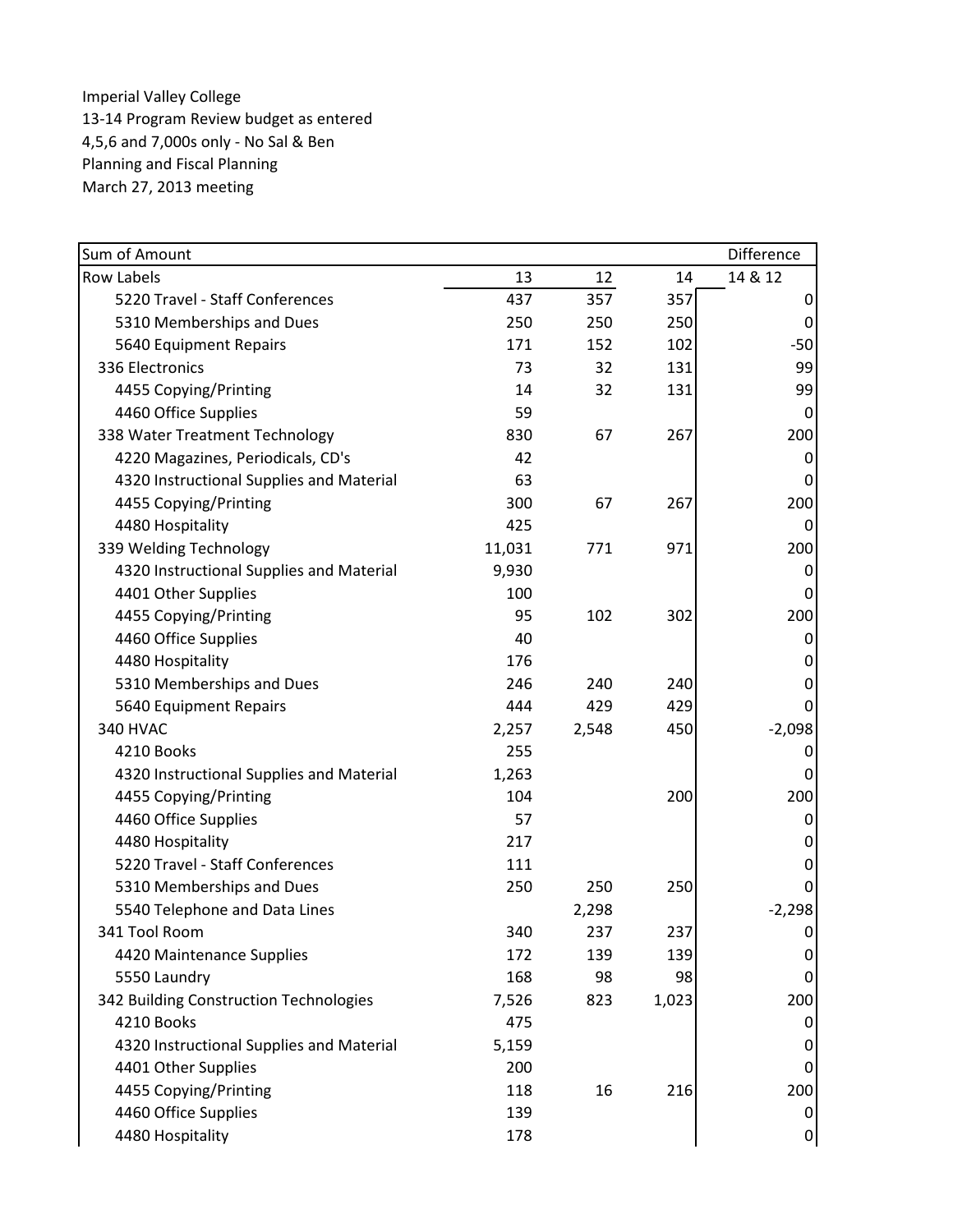| Sum of Amount                            |         |         |         | Difference |
|------------------------------------------|---------|---------|---------|------------|
| <b>Row Labels</b>                        | 13      | 12      | 14      | 14 & 12    |
| 5220 Travel - Staff Conferences          | 342     |         |         | 0          |
| 5620 Other Maintenance Agreements        | 250     | 400     | 400     | 0          |
| 5640 Equipment Repairs                   | 547     | 407     | 407     | 0          |
| 5740 Advertising Expense                 | 118     |         |         | 0          |
| 343 Electrical Residential Technologies  | 1,600   | 437     | 837     | 400        |
| 4210 Books                               | 181     | 128     | 129     | 1          |
| 4455 Copying/Printing                    | 675     | 309     | 708     | 399        |
| 4480 Hospitality                         | 500     |         |         | 0          |
| 5220 Travel - Staff Conferences          | 244     |         |         | O          |
| 352 Business                             | 7,247   | 1,036   | 4,136   | 3,100      |
| 4455 Copying/Printing                    | 3,000   | 744     | 3,044   | 2,300      |
| 4460 Office Supplies                     |         |         | 800     | 800        |
| 5621 Copier Maintenance Agreements       | 4,200   |         |         | 0          |
| 5860 Postage                             | 47      | 292     | 292     |            |
| 361 Brawley Center                       |         | 930     |         | $-930$     |
| 5630 Facility/Equipment Rental Expense   |         | 930     |         | $-930$     |
| 362 Calexico Center                      |         | 129,799 |         | $-129,799$ |
| 4401 Other Supplies                      |         | 32      |         | $-32$      |
| 4455 Copying/Printing                    |         | 21,933  |         | $-21,933$  |
| 4460 Office Supplies                     |         | 1,302   |         | $-1,302$   |
| 5210 Travel - Mileage                    |         | 294     |         | $-294$     |
| 5520 Electricity                         |         | 1,788   |         | $-1,788$   |
| 5530 Water Trash Sewer                   |         | 485     |         | $-485$     |
| 5630 Facility/Equipment Rental Expense   |         | 99,962  |         | $-99,962$  |
| 5860 Postage                             |         | 3       |         | $-3$       |
| 5890 Other Expense                       |         | 675     |         | $-675$     |
| 6490 Equipment - New Eqp under 5000      |         | 3,326   |         | $-3,326$   |
| 364 Non Credit Program                   | 1,778   | 248     | 2,375   | 2,127      |
| 4320 Instructional Supplies and Material | 128     |         | 1,200   | 1,200      |
| 4455 Copying/Printing                    | 950     | 92      | 500     | 408        |
| 4460 Office Supplies                     | 650     | 146     | 625     | 479        |
| 5860 Postage                             | 50      | 9       | 50      | 41         |
| 371 Nursing, Health Tech and EMS Office  |         | 12      |         | $-12$      |
| 4320 Instructional Supplies and Material |         | 12      |         | $-12$      |
| 501 Library                              | 117,718 | 133,616 | 107,828 | $-25,788$  |
| 4220 Magazines, Periodicals, CD's        | 6,228   | 3,789   | 3,789   | $\bf{0}$   |
| 4401 Other Supplies                      |         | 47      |         | $-47$      |
| 4455 Copying/Printing                    | 208     | 8       | 12,168  | 12,160     |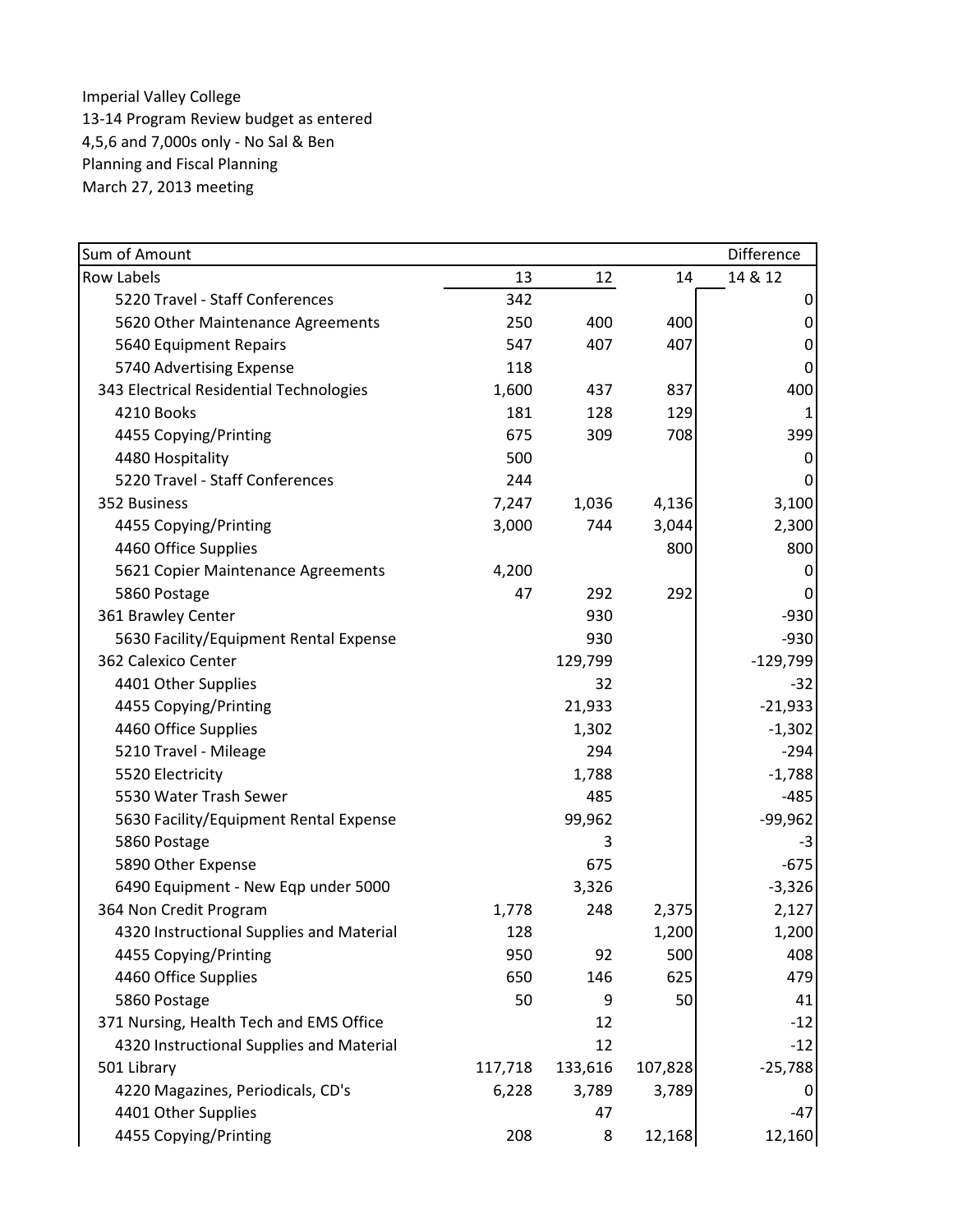| Sum of Amount                         |        |        |        | Difference       |
|---------------------------------------|--------|--------|--------|------------------|
| <b>Row Labels</b>                     | 13     | 12     | 14     | 14 & 12          |
| 4460 Office Supplies                  | 1,500  | 1,121  | 1,120  | $-1$             |
| 4461 Copier Supplies                  |        | 459    |        | $-459$           |
| 4463 Repair Supplies                  | 1,490  | 6,115  | 1,500  | $-4,615$         |
| 5220 Travel - Staff Conferences       | 600    | 1,836  | 1,902  | 66               |
| 5310 Memberships and Dues             | 6,580  | 3,348  | 3,349  |                  |
| 5320 Electronic Database Subscription | 60,329 | 65,366 | 55,000 | $-10,366$        |
| 5620 Other Maintenance Agreements     | 12,500 | 25,504 | 12,000 | $-13,504$        |
| 5640 Equipment Repairs                | 600    | 90     |        | $-90$            |
| 5860 Postage                          | 100    | 503    | 100    | $-403$           |
| 6310 Library Books                    | 27,583 | 16,308 | 16,900 | 592              |
| 6490 Equipment - New Eqp under 5000   |        | 9,121  |        | $-9,121$         |
| 503 Learning Services                 | 2,424  | 955    | 2,015  | 1,060            |
| 4455 Copying/Printing                 |        |        | 1,042  | 1,042            |
| 4460 Office Supplies                  | 2,260  | 691    | 695    |                  |
| 4463 Repair Supplies                  | 164    | 264    | 278    | 14               |
| 504 Distance Education                | 4,800  | 12,292 |        | $-12,292$        |
| 4401 Other Supplies                   |        | 721    |        | $-721$           |
| 4455 Copying/Printing                 | 660    | 31     |        | $-31$            |
| 4460 Office Supplies                  | 290    | 621    |        | $-621$           |
| 5110 Consulting Services              | 2,200  |        |        | 0                |
| 5220 Travel - Staff Conferences       | 1,650  | 1,751  |        | $-1,751$         |
| 5620 Other Maintenance Agreements     |        | 7,361  |        | $-7,361$         |
| 6490 Equipment - New Eqp under 5000   |        | 1,806  |        | $-1,806$         |
| 622 Administration of Justice         | 833    | 914    | 1,309  | 395              |
| 4455 Copying/Printing                 | 713    | 817    | 1,170  | 353              |
| 4460 Office Supplies                  | 100    | 97     | 116    | 19               |
| 5860 Postage                          | 20     |        | 23     | 23               |
| 624 Correctional Science              | 47     |        | 58     | 58               |
| 4455 Copying/Printing                 | 47     |        | 58     | 58               |
| 625 POST                              | 5,575  | 4,897  | 6,518  | 1,621            |
| 4210 Books                            |        | 139    |        | $-139$           |
| 4401 Other Supplies                   | 640    | 498    | 742    | 244              |
| 4455 Copying/Printing                 | 2,679  | 2,208  | 2,934  | 726              |
| 4460 Office Supplies                  | 1,000  | 618    | 1,160  | 542              |
| 5621 Copier Maintenance Agreements    | 1,236  | 1,430  | 1,659  | 229              |
| 5860 Postage                          | 20     | 3      | 23     | 20               |
| 641 Exercise Sciecne/Wellness/Sport   | 11,255 | 9,264  | 9,032  | $-232$           |
| 4210 Books                            | 190    |        |        | $\boldsymbol{0}$ |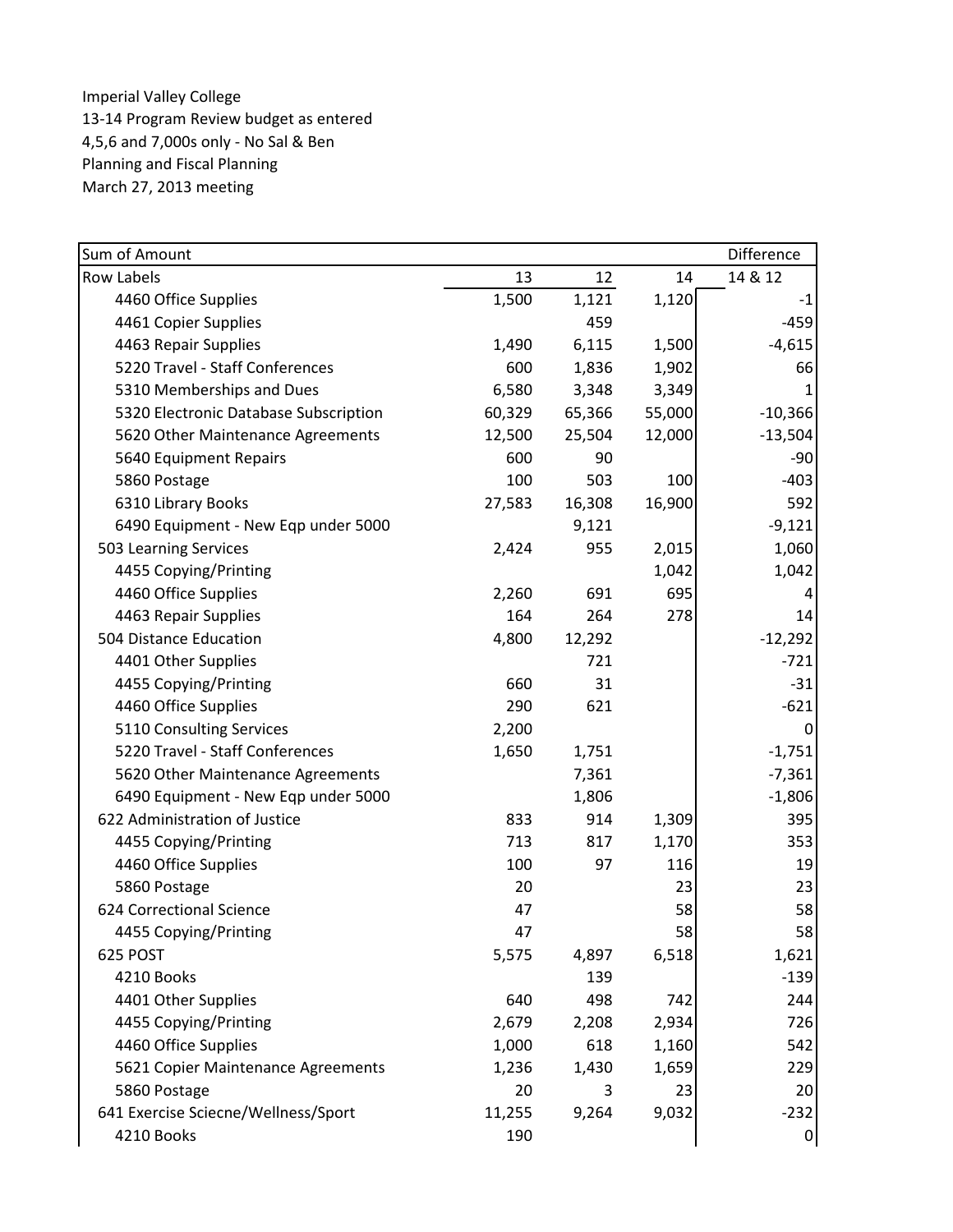| Sum of Amount                            |        |        |        | Difference |
|------------------------------------------|--------|--------|--------|------------|
| Row Labels                               | 13     | 12     | 14     | 14 & 12    |
| 4455 Copying/Printing                    | 2,300  | 1,622  | 1,622  | 0          |
| 4460 Office Supplies                     | 1,000  | 1,086  | 1,086  | 0          |
| 4461 Copier Supplies                     | 265    | 260    | 259    | $-1$       |
| 5620 Other Maintenance Agreements        | 3,300  | 2,978  | 2,747  | $-231$     |
| 5640 Equipment Repairs                   | 4,200  | 3,319  | 3,318  | $-1$       |
| 671 Health and Public Safety             | 34,000 | 30,775 | 43,097 | 12,322     |
| 4220 Magazines, Periodicals, CD's        | 200    | 242    | 242    | 0          |
| 4320 Instructional Supplies and Material |        |        | 7,178  | 7,178      |
| 4455 Copying/Printing                    | 5,527  | 4,343  | 7,177  | 2,834      |
| 4460 Office Supplies                     | 373    | 985    | 1,000  | 15         |
| 4480 Hospitality                         |        | 245    | 600    | 355        |
| 5220 Travel - Staff Conferences          | 5,500  | 4,369  | 5,500  | 1,131      |
| 5310 Memberships and Dues                | 400    | 400    | 400    | 0          |
| 5620 Other Maintenance Agreements        | 20,000 | 19,096 | 20,000 | 904        |
| 5640 Equipment Repairs                   | 1,000  |        |        | 0          |
| 5860 Postage                             | 1,000  | 1,094  | 1,000  | $-94$      |
| 672 Continuing Ed                        | 14,385 | 6,566  |        | $-6,566$   |
| 4320 Instructional Supplies and Material | 6,550  | 5,563  |        | $-5,563$   |
| 4480 Hospitality                         | 1,015  |        |        | 0          |
| 6490 Equipment - New Eqp under 5000      | 6,820  | 1,003  |        | $-1,003$   |
| 674 EMT                                  | 18,450 | 3,548  | 44,125 | 40,577     |
| 4455 Copying/Printing                    | 900    | 1,302  | 1,300  | $-2$       |
| 4460 Office Supplies                     |        |        | 100    | 100        |
| 4480 Hospitality                         | 700    | 280    | 700    | 420        |
| 5110 Consulting Services                 | 13,825 | 85     | 14,000 | 13,915     |
| 5220 Travel - Staff Conferences          | 750    |        | 1,000  | 1,000      |
| 5310 Memberships and Dues                | 1,775  | 1,700  | 1,775  | 75         |
| 5860 Postage                             | 500    | 181    | 250    | 69         |
| 6502 Capital Software                    |        |        | 5,000  | 5,000      |
| 6590 Capital Equipment DEP Asset         |        |        | 20,000 | 20,000     |
| 676 Fire Science                         | 49,342 | 39,021 | 41,700 | 2,680      |
| 4320 Instructional Supplies and Material |        |        | 34,000 | 34,000     |
| 4401 Other Supplies                      |        |        | 1,000  | 1,000      |
| 4455 Copying/Printing                    | 90     | 166    | 200    | 34         |
| 4480 Hospitality                         | 285    | 299    | 300    |            |
| 5110 Consulting Services                 | 47,137 | 38,556 | 2,000  | $-36,556$  |
| 5220 Travel - Staff Conferences          | 1,460  |        | 800    | 800        |
| 5310 Memberships and Dues                | 130    |        | 150    | 150        |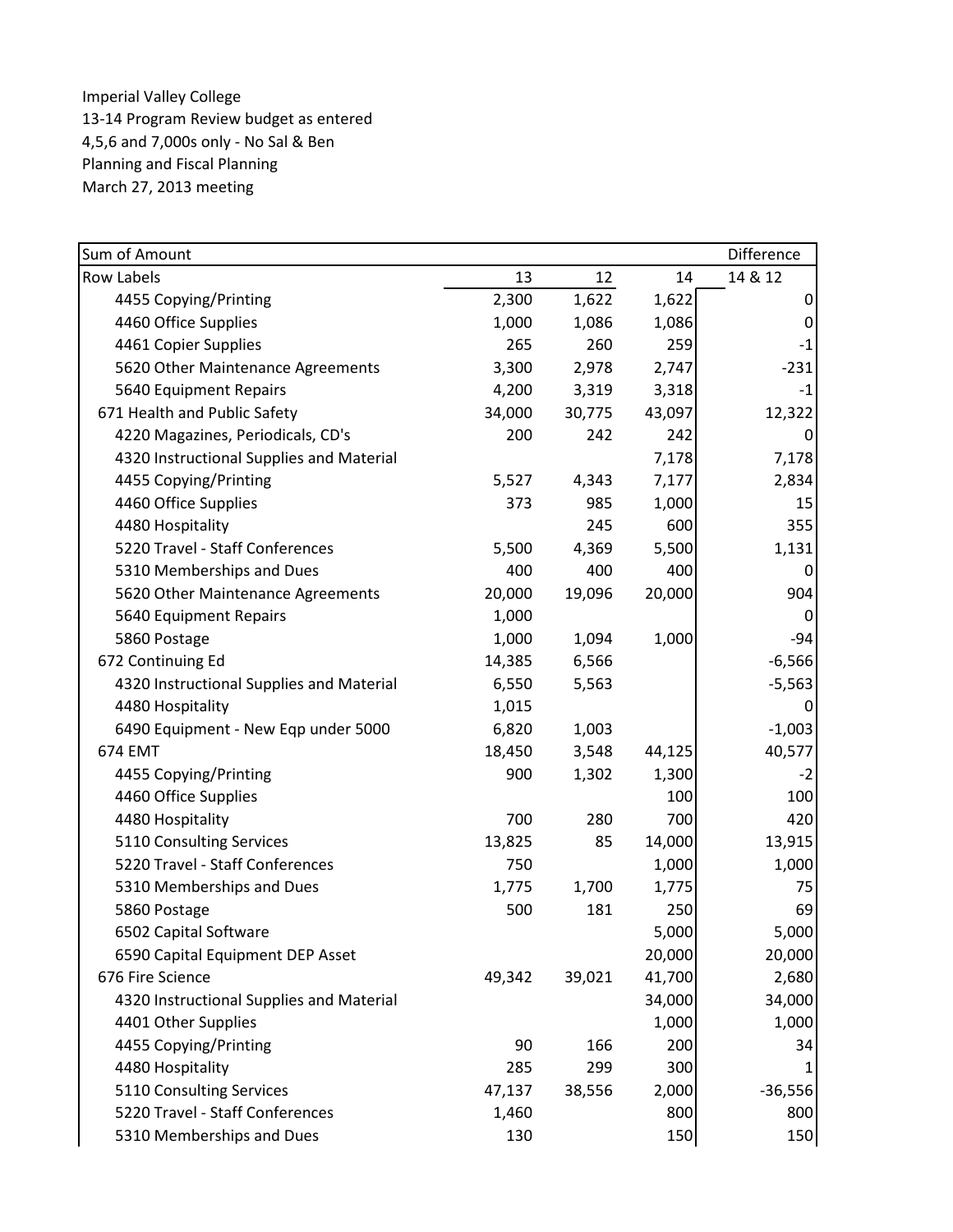| Sum of Amount                            |        |        |        | Difference |
|------------------------------------------|--------|--------|--------|------------|
| <b>Row Labels</b>                        | 13     | 12     | 14     | 14 & 12    |
| 5860 Postage                             | 240    |        | 250    | 250        |
| 6590 Capital Equipment DEP Asset         |        |        | 3,000  | 3,000      |
| 677 Health Technologies                  | 140    |        | 150    | 150        |
| 4220 Magazines, Periodicals, CD's        | 100    |        |        | 0          |
| 4455 Copying/Printing                    | 40     |        | 100    | 100        |
| 4460 Office Supplies                     |        |        | 50     | 50         |
| 678 Medical Assistance                   |        |        | 26     | 26         |
| 4320 Instructional Supplies and Material |        |        | 1      | 1          |
| 4455 Copying/Printing                    |        |        | 25     | 25         |
| 679 Nursing Learning Center              | 230    |        | 240    | 240        |
| 4401 Other Supplies                      | 190    |        | 200    | 200        |
| 4460 Office Supplies                     | 40     |        | 40     | 40         |
| 681 General Athletics                    | 88,058 | 48,164 | 55,785 | 7,621      |
| 4320 Instructional Supplies and Material | 1,257  |        | 4,664  | 4,664      |
| 4450 Health Supplies                     | 3,057  | 3,640  | 3,622  | $-18$      |
| 4455 Copying/Printing                    | 454    | 300    | 932    | 632        |
| 4460 Office Supplies                     | 347    | 334    | 411    | 77         |
| 4480 Hospitality                         | 272    | 888    | 1,507  | 619        |
| 5220 Travel - Staff Conferences          | 1,138  | 1,441  | 1,348  | $-93$      |
| 5310 Memberships and Dues                | 13,794 | 12,904 | 12,904 | 0          |
| 5440 Student Insurance Expense           | 61,513 | 24,850 | 24,850 | 0          |
| 5550 Laundry                             | 361    | 276    | 428    | 152        |
| 5621 Copier Maintenance Agreements       | 393    |        |        | 0          |
| 5632 Vehicle Rental Expense              | 542    | 595    | 642    | 47         |
| 5640 Equipment Repairs                   | 1,838  | 1,175  | 2,000  | 825        |
| 5840 Physical Exam/Class B Lic Fees      | 2,781  | 1,580  | 2,110  | 530        |
| 5860 Postage                             | 310    | 180    | 367    | 187        |
| 682 Basketball - Women                   | 22,839 | 17,096 | 28,886 | 11,790     |
| 4320 Instructional Supplies and Material | 1,551  |        | 3,007  | 3,007      |
| 5191 Officials and Referees              | 2,208  | 2,318  | 7,222  | 4,904      |
| 5220 Travel - Staff Conferences          | 11,191 | 8,789  | 11,205 | 2,416      |
| 5310 Memberships and Dues                | 240    | 240    | 240    | 0          |
| 5632 Vehicle Rental Expense              | 5,662  | 4,198  | 5,662  | 1,464      |
| 5820 Athletics Entry Fees                | 1,589  | 1,550  | 1,550  | U          |
| 6490 Equipment - New Eqp under 5000      | 398    |        |        | 0          |
| 683 Basketball - Men                     | 27,598 | 25,670 | 29,050 | 3,380      |
| 4320 Instructional Supplies and Material | 2,800  | 55     | 2,971  | 2,916      |
| 5191 Officials and Referees              | 6,091  | 7,046  | 7,422  | 376        |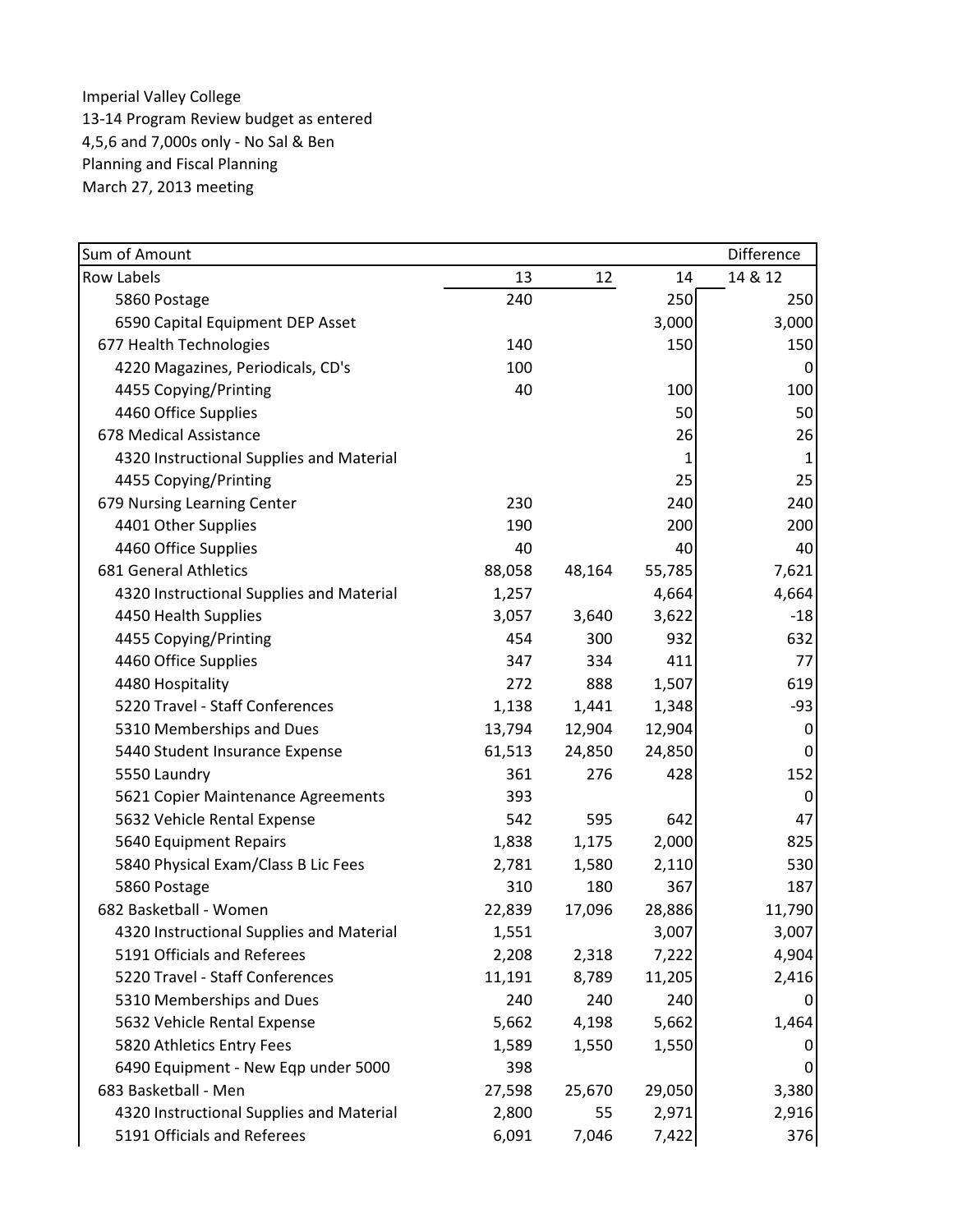| Sum of Amount                            |        |        |        | Difference |
|------------------------------------------|--------|--------|--------|------------|
| <b>Row Labels</b>                        | 13     | 12     | 14     | 14 & 12    |
| 5220 Travel - Staff Conferences          | 12,583 | 12,149 | 12,099 | $-50$      |
| 5310 Memberships and Dues                | 340    | 350    | 350    | 0          |
| 5632 Vehicle Rental Expense              | 4,659  | 4,766  | 4,903  | 137        |
| 5820 Athletics Entry Fees                | 1,125  | 1,305  | 1,305  | 0          |
| 684 Baseball - Men                       | 32,049 | 23,843 | 34,085 | 10,242     |
| 4320 Instructional Supplies and Material | 5,562  |        | 9,000  | 9,000      |
| 4401 Other Supplies                      |        |        | 216    | 216        |
| 5191 Officials and Referees              | 4,590  | 3,820  | 4,380  | 560        |
| 5220 Travel - Staff Conferences          | 14,031 | 12,000 | 12,336 | 336        |
| 5310 Memberships and Dues                | 123    |        | 130    | 130        |
| 5632 Vehicle Rental Expense              | 7,634  | 7,908  | 7,908  | 0          |
| 5820 Athletics Entry Fees                | 109    | 115    | 115    | 0          |
| 685 Softball - Women                     | 22,736 | 15,582 | 24,032 | 8,450      |
| 4320 Instructional Supplies and Material | 3,438  |        | 8,450  | 8,450      |
| 5191 Officials and Referees              | 3,026  | 3,529  | 2,860  | $-669$     |
| 5220 Travel - Staff Conferences          | 10,187 | 7,084  | 7,532  | 448        |
| 5310 Memberships and Dues                | 100    | 100    | 100    | 0          |
| 5632 Vehicle Rental Expense              | 4,935  | 4,019  | 4,240  | 221        |
| 5820 Athletics Entry Fees                | 1,050  | 850    | 850    | 0          |
| 686 Tennis - Women                       | 11,008 | 8,754  | 11,614 | 2,860      |
| 4320 Instructional Supplies and Material | 2,802  | 10     | 2,976  | 2,966      |
| 5220 Travel - Staff Conferences          | 5,248  | 5,484  | 5,524  | 40         |
| 5632 Vehicle Rental Expense              | 2,721  | 3,040  | 2,864  | $-176$     |
| 5820 Athletics Entry Fees                | 237    | 220    | 250    | 30         |
| 687 Tennis - Men                         | 9,771  | 7,828  | 10,305 | 2,477      |
| 4320 Instructional Supplies and Material | 3,227  |        | 3,416  | 3,416      |
| 5220 Travel - Staff Conferences          | 3,952  | 4,572  | 4,160  | $-412$     |
| 5632 Vehicle Rental Expense              | 2,312  | 2,922  | 2,434  | $-488$     |
| 5820 Athletics Entry Fees                | 280    | 334    | 295    | $-39$      |
| 688 Soccer - Women                       | 13,403 |        | 13,528 | 13,528     |
| 4320 Instructional Supplies and Material | 3,475  |        | 4,173  | 4,173      |
| 5191 Officials and Referees              | 2,086  |        | 3,106  | 3,106      |
| 5220 Travel - Staff Conferences          | 4,057  |        | 3,485  | 3,485      |
| 5632 Vehicle Rental Expense              | 3,784  |        | 2,764  | 2,764      |
| 689 Soccer - Men                         | 13,008 |        | 13,008 | 13,008     |
| 4320 Instructional Supplies and Material | 3,567  |        | 3,908  | 3,908      |
| 5191 Officials and Referees              | 1,611  |        | 1,328  | 1,328      |
| 5220 Travel - Staff Conferences          | 4,363  |        | 4,350  | 4,350      |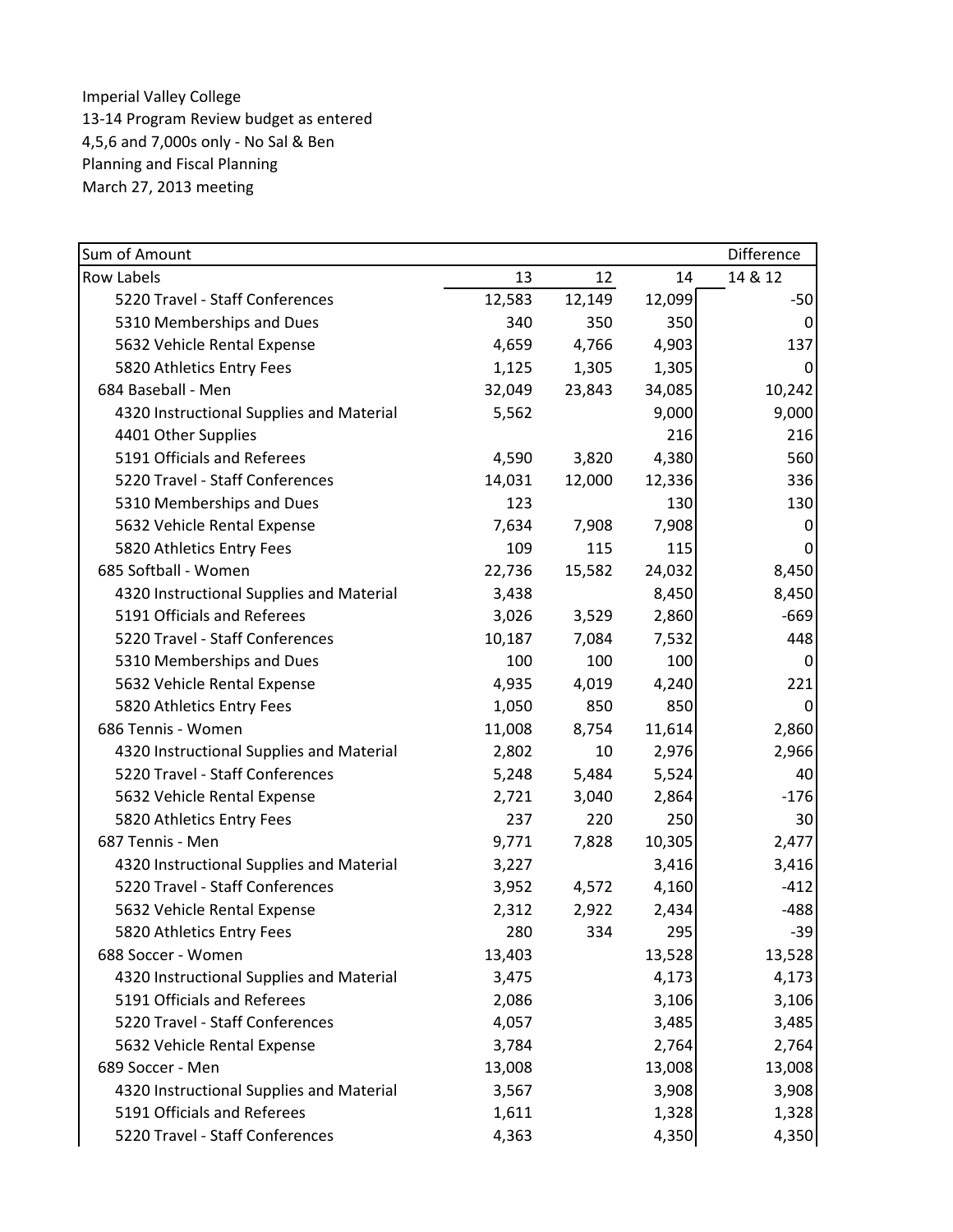| Sum of Amount                            |         |         |         | Difference |
|------------------------------------------|---------|---------|---------|------------|
| <b>Row Labels</b>                        | 13      | 12      | 14      | 14 & 12    |
| 5632 Vehicle Rental Expense              | 3,467   |         | 3,422   | 3,422      |
| 691 Volleyball                           | 21,683  | 15,501  | 22,825  | 7,324      |
| 4320 Instructional Supplies and Material | 6,650   | 7       | 7,000   | 6,993      |
| 5191 Officials and Referees              | 4,218   | 4,309   | 4,450   | 141        |
| 5220 Travel - Staff Conferences          | 5,667   | 5,246   | 5,398   | 152        |
| 5310 Memberships and Dues                | 170     | 170     | 170     | 0          |
| 5632 Vehicle Rental Expense              | 4,978   | 5,520   | 5,527   | 7          |
| 5820 Athletics Entry Fees                |         | 250     | 280     | 30         |
| 693 General Athletics - Playoff          | 2,850   | 722     | 3,000   | 2,278      |
| 5220 Travel - Staff Conferences          | 2,850   | 722     | 3,000   | 2,278      |
| 695 Women's Cross Country                | 6,571   | 5,321   | 8,522   | 3,201      |
| 4320 Instructional Supplies and Material | 1,340   |         | 3,016   | 3,016      |
| 4480 Hospitality                         | 518     |         |         | 0          |
| 5220 Travel - Staff Conferences          | 2,446   | 3,101   | 3,286   | 185        |
| 5632 Vehicle Rental Expense              | 2,217   | 1,800   | 1,800   | 0          |
| 5820 Athletics Entry Fees                | 50      | 420     | 420     | 0          |
| 701 VP Technology                        |         |         | 10,700  | 10,700     |
| 4455 Copying/Printing                    |         |         | 500     | 500        |
| 4460 Office Supplies                     |         |         | 1,200   | 1,200      |
| 5220 Travel - Staff Conferences          |         |         | 5,000   | 5,000      |
| 5310 Memberships and Dues                |         |         | 4,000   | 4,000      |
| 706 Reprographics Dept.                  | 104,335 | 131,419 | 112,500 | $-18,919$  |
| 4455 Copying/Printing                    |         | 1,296   | 5,000   | 3,704      |
| 4461 Copier Supplies                     | 15,700  | 7,882   | 20,000  | 12,118     |
| 5621 Copier Maintenance Agreements       | 76,000  | 122,241 | 80,000  | $-42,241$  |
| 5860 Postage                             | 9,335   |         | 4,200   | 4,200      |
| 6490 Equipment - New Eqp under 5000      | 3,300   |         | 3,300   | 3,300      |
| 707 IT - Enterprise Systems              | 373,021 | 50,696  | 377,286 | 326,590    |
| 4320 Instructional Supplies and Material |         |         | 2,200   | 2,200      |
| 4401 Other Supplies                      | 69,950  | 19,967  | 70,950  | 50,983     |
| 4455 Copying/Printing                    | 416     | 71      | 438     | 367        |
| 4460 Office Supplies                     | 1,116   | 269     | 1,200   | 931        |
| 5220 Travel - Staff Conferences          | 2,138   | 2,013   | 2,250   | 237        |
| 5540 Telephone and Data Lines            | 52,108  | 28,333  | 52,108  | 23,776     |
| 5620 Other Maintenance Agreements        | 109,383 |         | 110,000 | 110,000    |
| 5640 Equipment Repairs                   | 1,800   | 43      | 2,000   | 1,957      |
| 5860 Postage                             | 20      |         | 50      | 50         |
| 6490 Equipment - New Eqp under 5000      | 136,090 |         | 136,090 | 136,090    |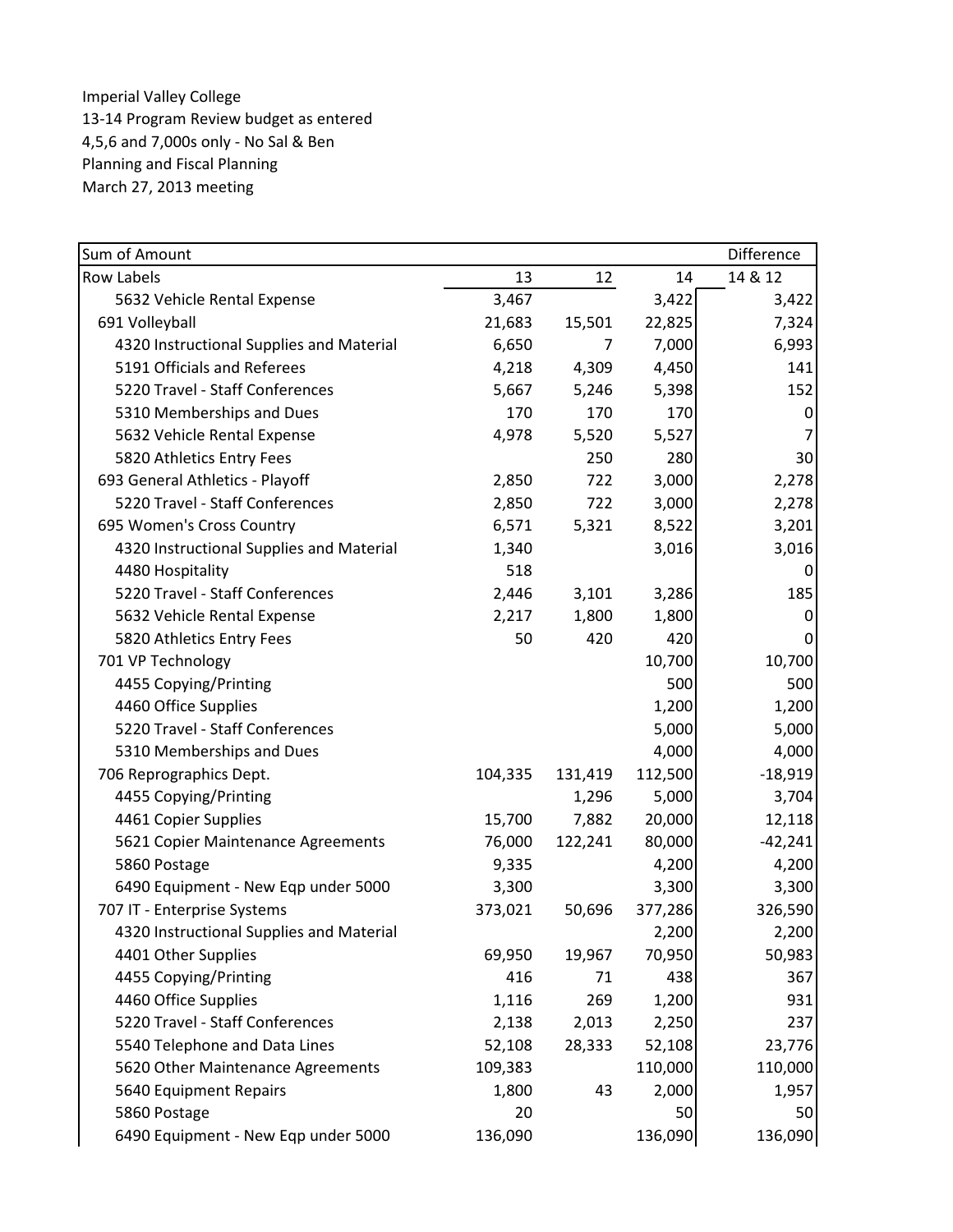| Sum of Amount                          |         |                               |         | Difference |
|----------------------------------------|---------|-------------------------------|---------|------------|
| <b>Row Labels</b>                      | 13      | 12                            | 14      | 14 & 12    |
| 708 IT - Application Services          | 480,524 | 217,395                       | 490,465 | 273,070    |
| 4401 Other Supplies                    | 1,900   | 1,983                         | 1,900   | $-83$      |
| 4455 Copying/Printing                  | 1,140   | 1,481                         | 1,500   | 19         |
| 4460 Office Supplies                   | 662     | 429                           | 700     | 271        |
| 5110 Consulting Services               | 141,420 | 15,482                        | 148,863 | 133,382    |
| 5220 Travel - Staff Conferences        | 5,987   | 4,830                         | 6,302   | 1,472      |
| 5620 Other Maintenance Agreements      | 327,957 | 192,420                       | 328,000 | 135,580    |
| 5640 Equipment Repairs                 | 438     |                               | 2,000   | 2,000      |
| 5860 Postage                           | 20      | 21                            | 200     | 179        |
| 6490 Equipment - New Eqp under 5000    | 1,000   | 749                           | 1,000   | 251        |
| 709 IT - Technical Services            |         | 76,616                        |         | $-76,616$  |
| 4401 Other Supplies                    |         | 995                           |         | $-995$     |
| 4460 Office Supplies                   |         | 671                           |         | $-671$     |
| 5620 Other Maintenance Agreements      |         | 74,280                        |         | $-74,280$  |
| 5640 Equipment Repairs                 |         | 670                           |         | $-670$     |
| 801 Vice Pres Business Services Office |         | 1,115,142 1,294,998 1,268,241 |         | $-26,757$  |
| 4455 Copying/Printing                  | 5,405   | 4,174                         | 4,200   | 26         |
| 4460 Office Supplies                   | 3,927   | 2,314                         | 3,000   | 686        |
| 4466 Checks and Forms                  | 2,079   | 1,937                         | 2,000   | 63         |
| 5110 Consulting Services               |         | 741                           |         | $-741$     |
| 5220 Travel - Staff Conferences        | 6,360   | 3,050                         | 4,000   | 950        |
| 5310 Memberships and Dues              | 5,786   | 5,786                         | 6,000   | 214        |
| 5410 Property and Liability Insurance  | 115,461 | 113,206                       | 113,206 | 0          |
| 5440 Student Insurance Expense         | 42,342  | 39,105                        | 39,105  | 0          |
| 5620 Other Maintenance Agreements      | 104,538 | 102,189                       | 102,189 | $\pmb{0}$  |
| 5710 Audit Expense                     | 18,800  | 15,900                        | 16,100  | 200        |
| 5730 Legal Expense                     | 61,772  | 58,644                        | 52,500  | $-6,144$   |
| 5814 Bank Fees                         | 10,000  |                               |         | 0          |
| 5815 Bank Fees                         | 31,350  | 40,511                        | 40,511  | 0          |
| 5860 Postage                           | 8,000   | 7,532                         | 5,800   | $-1,732$   |
| 5890 Other Expense                     | 2,414   | 29,089                        | 10,000  | $-19,089$  |
| 6490 Equipment - New Eqp under 5000    |         | 1,190                         |         | $-1,190$   |
| 7120 Debt Interest                     | 150,000 | 155,371                       | 155,370 | $-1$       |
| 7130 Lease Payments                    | 546,908 | 714,261                       | 714,260 | $-1$       |
| 808 Campus Safety and Security         | 37,984  | 5,837                         | 79,984  | 74,147     |
| 4455 Copying/Printing                  | 150     | 90                            | 150     | 60         |
| 4460 Office Supplies                   | 350     | 109                           | 350     | 241        |
| 5110 Consulting Services               | 30,000  |                               | 72,000  | 72,000     |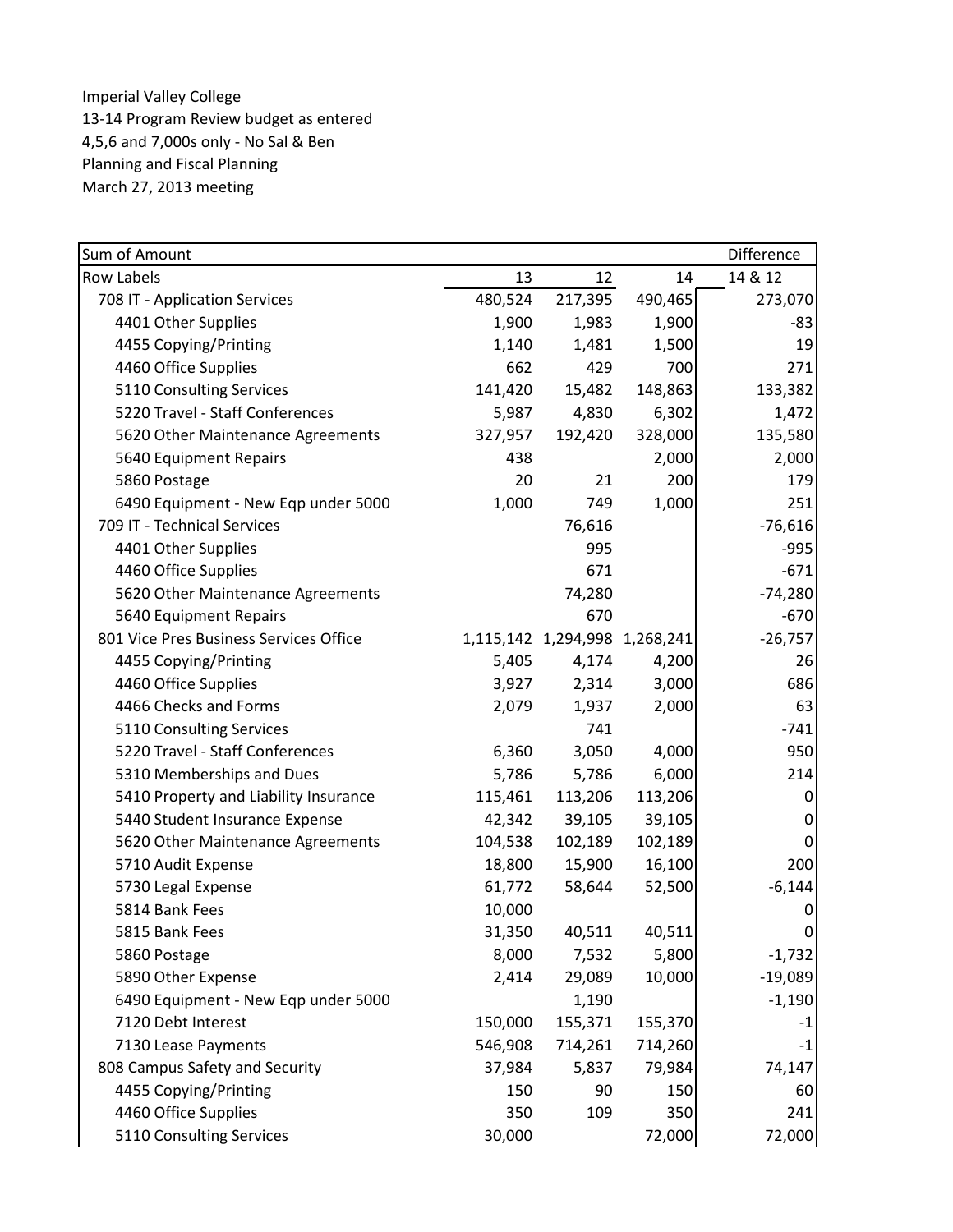| Sum of Amount                          |         |         |       | Difference |
|----------------------------------------|---------|---------|-------|------------|
| <b>Row Labels</b>                      | 13      | 12      | 14    | 14 & 12    |
| 5541 Cell Phones and Pagers            | 2,400   | 2,684   | 2,400 | $-284$     |
| 5890 Other Expense                     | 5,084   | 2,954   | 5,084 | 2,130      |
| 821 Purchasing                         | 4,255   | 3,120   | 2,537 | $-583$     |
| 4401 Other Supplies                    | 95      | 90      | 90    | 0          |
| 4455 Copying/Printing                  | 1,260   | 113     |       | $-113$     |
| 4460 Office Supplies                   | 310     | 43      | 43    | 0          |
| 4463 Repair Supplies                   | 250     | 214     | 214   | 0          |
| 5110 Consulting Services               | 1,500   | 1,500   | 1,500 | 0          |
| 5220 Travel - Staff Conferences        |         | 335     |       | $-335$     |
| 5310 Memberships and Dues              | 150     |         |       | 0          |
| 5840 Physical Exam/Class B Lic Fees    | 650     | 780     | 650   | $-130$     |
| 5860 Postage                           | 40      | 45      | 40    | $-5$       |
| 851 Custodial Department               | 20,182  | 14,638  |       | $-14,638$  |
| 4430 Custodial Supplies                | 20,182  | 14,638  |       | $-14,638$  |
| 852 Grounds Department                 | 31,991  | 42,817  |       | $-42,817$  |
| 4440 Grounds Supplies                  | 17,167  | 19,195  |       | $-19,195$  |
| 4463 Repair Supplies                   | 8,160   | 8,148   |       | $-8,148$   |
| 5640 Equipment Repairs                 | 6,664   | 3,632   |       | $-3,632$   |
| 6590 Capital Equipment DEP Asset       |         | 11,842  |       | $-11,842$  |
| 853 Maintenance Department             | 123,157 | 110,779 |       | $-110,779$ |
| 4455 Copying/Printing                  | 800     | 123     |       | $-123$     |
| 4460 Office Supplies                   | 575     | 564     |       | $-564$     |
| 4463 Repair Supplies                   | 58,082  | 59,327  |       | $-59,327$  |
| 5220 Travel - Staff Conferences        | 566     | 440     |       | $-440$     |
| 5541 Cell Phones and Pagers            | 920     | 1,089   |       | $-1,089$   |
| 5620 Other Maintenance Agreements      | 46,812  | 1,452   |       | $-1,452$   |
| 5621 Copier Maintenance Agreements     | 283     |         |       | 0          |
| 5630 Facility/Equipment Rental Expense | 5,980   | 725     |       | $-725$     |
| 5640 Equipment Repairs                 | 3,831   | 604     |       | $-604$     |
| 5860 Postage                           | 800     |         |       | 0          |
| 5890 Other Expense                     | 4,508   | 45,326  |       | $-45,326$  |
| 6490 Equipment - New Eqp under 5000    |         | 1,129   |       | $-1,129$   |
| 854 Transportation Department          | 11,159  | 9,068   |       | $-9,068$   |
| 4470 Gas and Oil                       | 4,967   | 3,467   |       | $-3,467$   |
| 4471 Tires                             | 1,219   | 1,203   |       | $-1,203$   |
| 4472 Transportation Tools              | 273     |         |       | 0          |
| 5640 Equipment Repairs                 | 2,400   | 2,511   |       | $-2,511$   |
| 5890 Other Expense                     | 2,300   | 1,887   |       | $-1,887$   |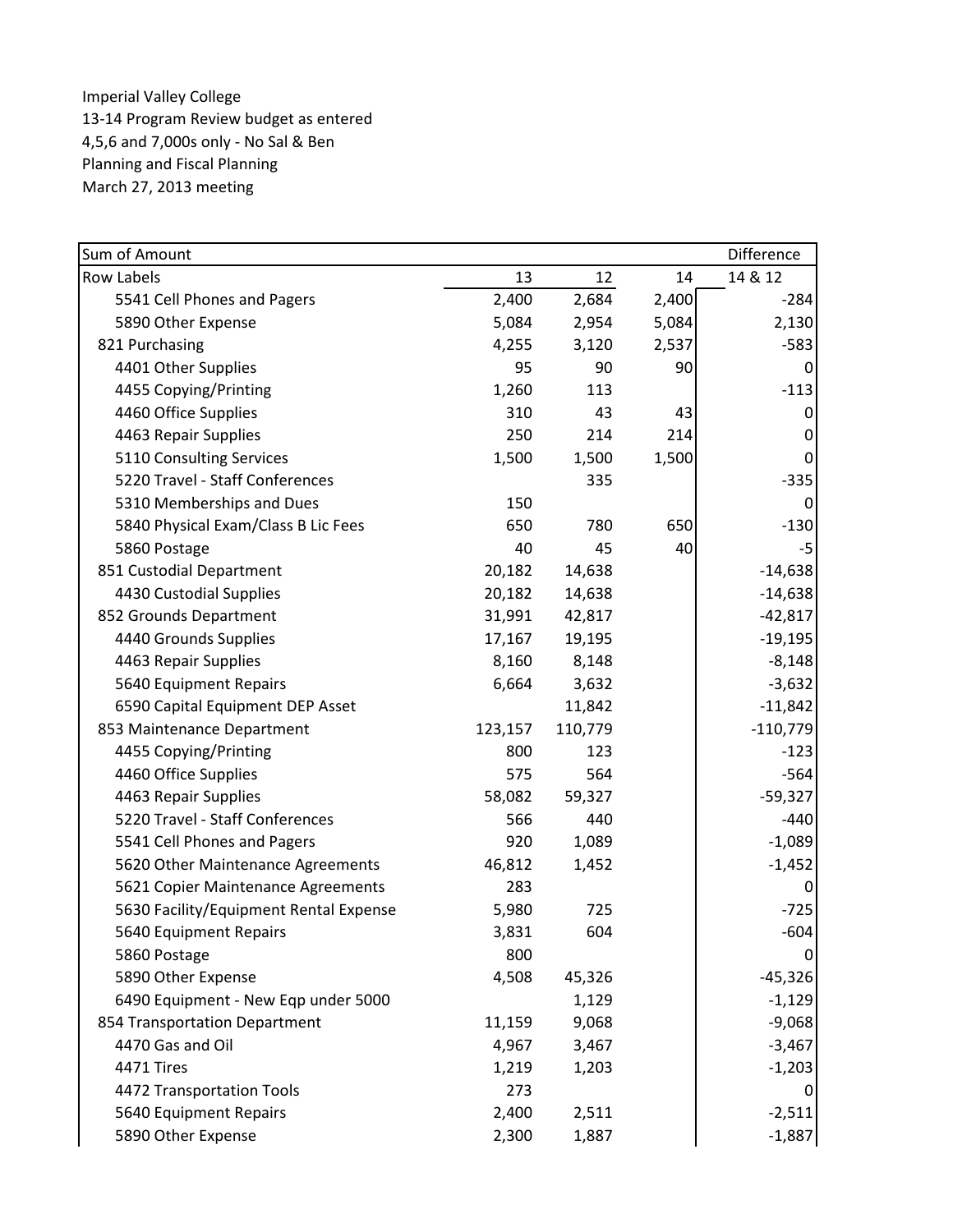| Sum of Amount                            |         |         |        | Difference |
|------------------------------------------|---------|---------|--------|------------|
| <b>Row Labels</b>                        | 13      | 12      | 14     | 14 & 12    |
| 855 Water Treatment Plant                | 39,727  | 28,534  |        | $-28,534$  |
| 5220 Travel - Staff Conferences          | 400     | 237     |        | $-237$     |
| 5640 Equipment Repairs                   | 9,645   | 5,619   |        | $-5,619$   |
| 5830 Permits and Bio-assay               | 29,682  | 22,678  |        | $-22,678$  |
| 856 Operations, Utilities                | 228,106 | 244,494 |        | $-244,494$ |
| 5511 Natural Gas - Science Bldg          | 3,744   | 2,508   |        | $-2,508$   |
| 5520 Electricity                         | 159,430 | 172,087 |        | $-172,087$ |
| 5570 Disposal                            | 9,000   | 8,657   |        | $-8,657$   |
| 5620 Other Maintenance Agreements        |         | 13,600  |        | $-13,600$  |
| 5630 Facility/Equipment Rental Expense   | 54,000  | 45,843  |        | $-45,843$  |
| 5890 Other Expense                       | 1,932   | 1,800   |        | $-1,800$   |
| 901 Vice Pres Student Services Office    | 10,773  | 7,977   | 11,070 | 3,093      |
| 4455 Copying/Printing                    | 306     | 47      | 500    | 453        |
| 4460 Office Supplies                     | 1,389   | 893     | 1,400  | 507        |
| 5220 Travel - Staff Conferences          | 5,208   | 987     | 5,300  | 4,313      |
| 5310 Memberships and Dues                | 3,870   | 3,797   | 3,870  | 73         |
| 5890 Other Expense                       |         | 280     |        | $-280$     |
| 6310 Library Books                       |         | 33      |        | $-33$      |
| 6490 Equipment - New Eqp under 5000      |         | 1,940   |        | $-1,940$   |
| 902 Admissions & Registration Staff      | 56,871  | 17,290  | 45,871 | 28,581     |
| 4455 Copying/Printing                    | 7,700   | 2,447   | 12,471 | 10,024     |
| 4458 Microfilm                           | 3,100   | 3,407   | 3,600  | 193        |
| 4460 Office Supplies                     | 6,024   | 1,255   | 3,000  | 1,745      |
| 4462 Diploma Abatement                   | 5,400   |         | 6,000  | 6,000      |
| 5220 Travel - Staff Conferences          | 3,555   | 1,255   | 3,500  | 2,245      |
| 5310 Memberships and Dues                | 705     | 695     | 800    | 105        |
| 5620 Other Maintenance Agreements        | 11,000  |         | 5,000  | 5,000      |
| 5621 Copier Maintenance Agreements       | 6,302   | 2,768   | 4,000  | 1,232      |
| 5640 Equipment Repairs                   | 500     |         | 500    | 500        |
| 5860 Postage                             | 12,585  | 3,523   | 7,000  | 3,477      |
| 6490 Equipment - New Eqp under 5000      |         | 1,940   |        | $-1,940$   |
| 903 DSPS Staff                           | 1,975   | 335     |        | $-335$     |
| 4455 Copying/Printing                    |         | 335     |        | $-335$     |
| 5621 Copier Maintenance Agreements       | 1,975   |         |        | 0          |
| 905 Matriculation Counseling Staff       | 3,888   | 14,154  | 13,431 | $-723$     |
| 4320 Instructional Supplies and Material |         | 9,999   | 10,000 |            |
| 4401 Other Supplies                      | 340     | 189     | 189    | 0          |
| 4455 Copying/Printing                    | 1,357   | 1,801   | 1,801  | $\pmb{0}$  |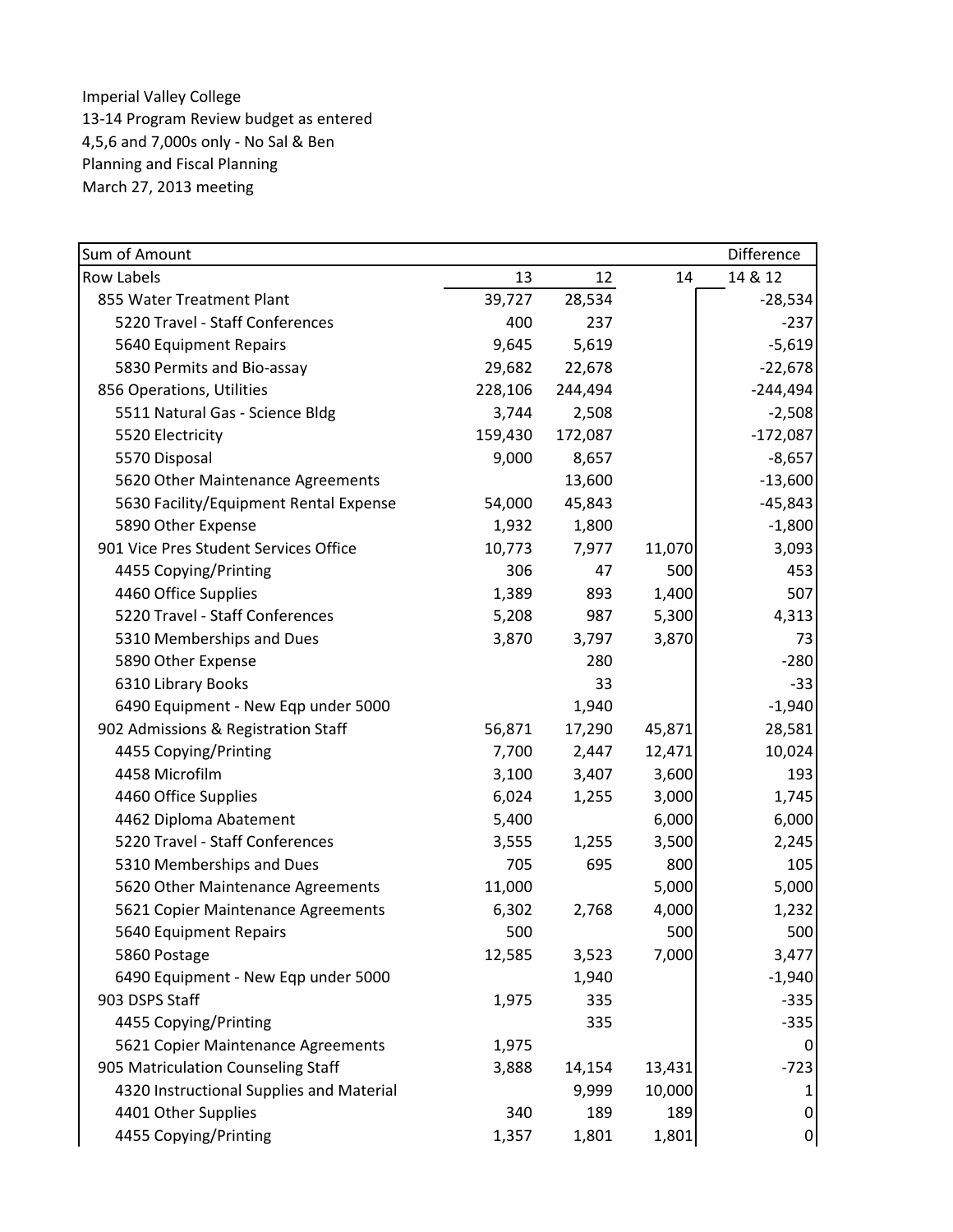| Sum of Amount                            |        |        |        | Difference  |
|------------------------------------------|--------|--------|--------|-------------|
| <b>Row Labels</b>                        | 13     | 12     | 14     | 14 & 12     |
| 4460 Office Supplies                     | 798    | 552    | 552    | 0           |
| 5210 Travel - Mileage                    | 582    | 369    | 369    | 0           |
| 5220 Travel - Staff Conferences          | 524    | 1,176  | 452    | $-724$      |
| 5860 Postage                             | 287    | 68     | 68     | 0           |
| 907 Student Affairs Staff                | 12,766 | 11,473 | 12,056 | 583         |
| 4320 Instructional Supplies and Material | 2,630  | 1,862  | 5,000  | 3,138       |
| 4401 Other Supplies                      | 4,160  | 5,240  | 4,000  | $-1,240$    |
| 4455 Copying/Printing                    | 264    | 253    | 2,000  | 1,747       |
| 4460 Office Supplies                     | 347    | 310    | 347    | 37          |
| 5220 Travel - Staff Conferences          | 506    | 515    | 506    | -9          |
| 5620 Other Maintenance Agreements        | 1,290  |        |        | 0           |
| 5621 Copier Maintenance Agreements       | 3,366  |        |        | $\mathbf 0$ |
| 5860 Postage                             | 203    | 129    | 203    | 74          |
| 6310 Library Books                       |        | 98     |        | $-98$       |
| 6490 Equipment - New Eqp under 5000      |        | 3,065  |        | $-3,065$    |
| 910 Transfer Center                      | 7,838  | 3,467  | 7,563  | 4,096       |
| 4455 Copying/Printing                    | 600    | 107    | 107    | 0           |
| 4460 Office Supplies                     | 1,188  | 26     | 1,600  | 1,574       |
| 5212 Travel - Cultural and Education Act | 700    |        | 700    | 700         |
| 5213 Travel - Student Room and Board     | 500    |        | 500    | 500         |
| 5220 Travel - Staff Conferences          | 2,000  | 2,986  | 2,986  | 0           |
| 5310 Memberships and Dues                | 500    | 120    | 120    | 0           |
| 5540 Telephone and Data Lines            | 50     |        | 50     | 50          |
| 5621 Copier Maintenance Agreements       | 200    |        | 200    | 200         |
| 5860 Postage                             | 2,100  | 65     | 1,300  | 1,235       |
| 6310 Library Books                       |        | 163    |        | $-163$      |
| 913 Commencement                         | 3,135  | 1,739  | 3,750  | 2,011       |
| 4401 Other Supplies                      | 200    |        | 200    | 200         |
| 4455 Copying/Printing                    | 1,000  |        | 1,000  | 1,000       |
| 4460 Office Supplies                     | 1,925  | 1,739  | 2,500  | 761         |
| 5860 Postage                             | 10     |        | 50     | 50          |
| 920 Pool Operations                      | 161    | 89     | 170    | 81          |
| 5890 Other Expense                       | 161    | 89     | 170    | 81          |
| 921 Matriculation Counseling - PD100     | 6,327  | 3,441  | 6,659  | 3,218       |
| 4323 HR 100 lab fees/materials           | 5,695  | 2,929  | 5,695  | 2,766       |
| 4455 Copying/Printing                    | 368    | 337    | 700    | 363         |
| 4460 Office Supplies                     | 116    |        | 116    | 116         |
| 5210 Travel - Mileage                    | 148    | 140    | 148    | 8           |